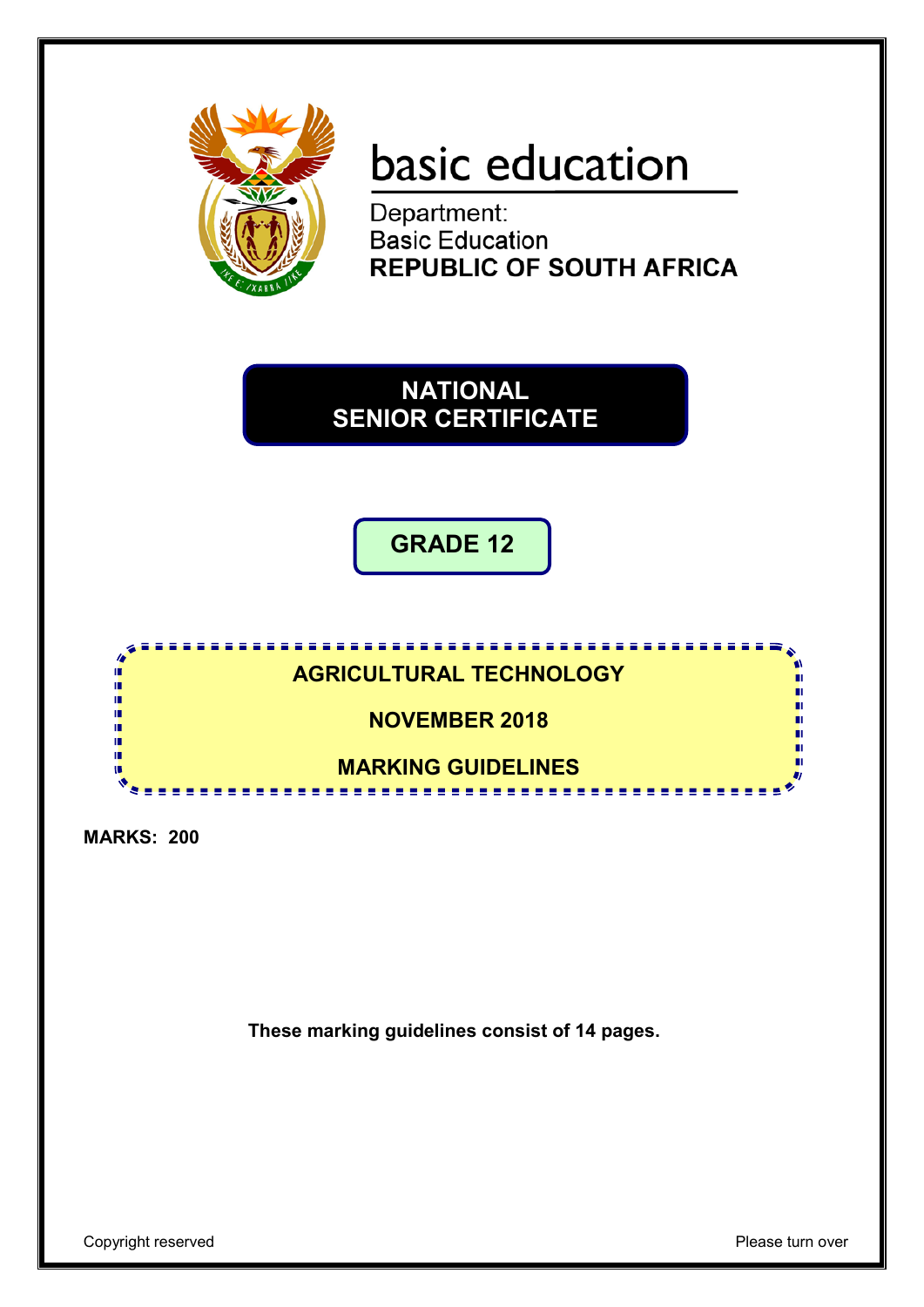# **SECTION A**

# **QUESTION 1**

|     |                |                                   | <b>TOTAL SECTION A:</b> | 40          |
|-----|----------------|-----------------------------------|-------------------------|-------------|
|     |                |                                   | $(5 \times 2)$          | (10)        |
|     | 1.3.5          | $B\checkmark$                     |                         | (2)         |
|     | 1.3.4          | D√√                               |                         | (2)         |
|     | 1.3.3          | $H\curvearrowleft$                |                         | (2)         |
|     | 1.3.2          | $C\checkmark$                     |                         | (2)<br>(2)  |
| 1.3 | 1.3.1          | $A\checkmark$                     |                         |             |
|     | 1.2.5          | Nipple/Pump/Gun√√                 | $(5 \times 2)$          | (2)<br>(10) |
|     |                | uger/Conveyer belt. V V           |                         |             |
|     | 1.2.4          | Hopper/inlet trough/Thought/A     |                         | (2)<br>(2)  |
|     | 1.2.2<br>1.2.3 | timing√√<br>Alternator/invertor√√ |                         | (2)         |
| 1.2 | 1.2.1          | one way valve/non return valve√√  |                         | (2)         |
|     |                |                                   | $(10 \times 2)$         | (20)        |
|     | 1.1.10         | $A\checkmark$                     |                         | (2)         |
|     | 1.1.9          | $C\checkmark$                     |                         | (2)         |
|     | 1.1.8          | $C\checkmark$                     |                         | (2)<br>(2)  |
|     | 1.1.6<br>1.1.7 | $A\checkmark$<br>$C\checkmark$    |                         | (2)         |
|     | 1.1.5          | B√√                               |                         | (2)         |
|     | 1.1.4          | D√√                               |                         | (2)         |
|     | 1.1.3          | $B\checkmark$                     |                         | (2)         |
|     | 1.1.2          | $\mathsf{D}\mathsf{v}\mathsf{v}$  |                         | (2)         |
| 1.1 | 1.1.1          | $C\checkmark$                     |                         | (2)         |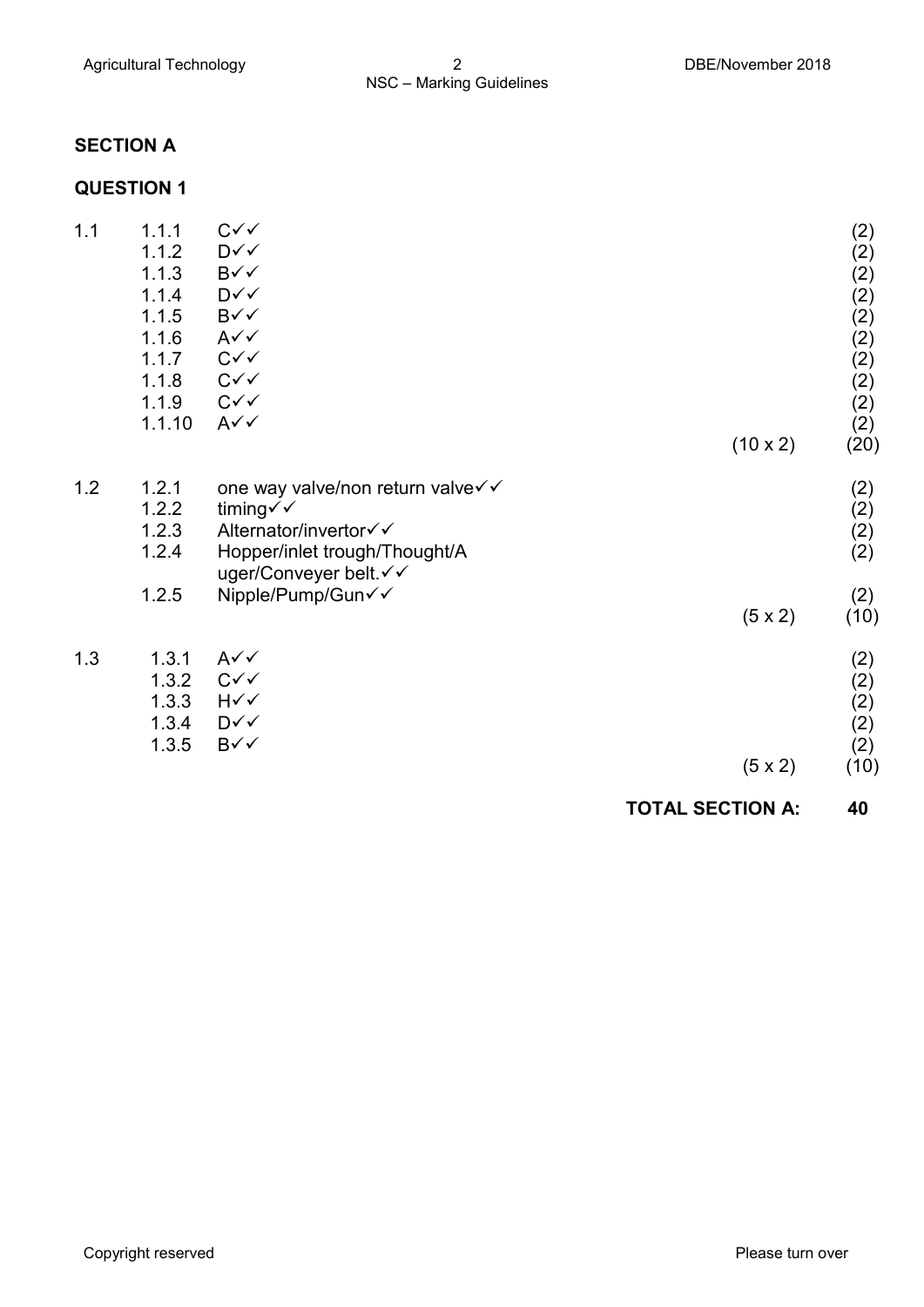# **SECTION B**

# **QUESTION 2: MATERIALS AND STRUCTURES**

| 2.1 | 2.1.1 | TWO elements that decrease magnetism in stainless steel.                                                                                                                                                                                                                                                                                                                                                                  |         |     |
|-----|-------|---------------------------------------------------------------------------------------------------------------------------------------------------------------------------------------------------------------------------------------------------------------------------------------------------------------------------------------------------------------------------------------------------------------------------|---------|-----|
|     |       | Chromium, v Nickel v and Manganese v                                                                                                                                                                                                                                                                                                                                                                                      | (Any 2) | (2) |
|     | 2.1.2 | <b>THREE properties of copper.</b>                                                                                                                                                                                                                                                                                                                                                                                        |         |     |
|     |       | • Excellent conductor of electricity $\checkmark$<br>Good conductor of heat√<br>• Strong $\checkmark$<br>Ductile $\checkmark$<br>$\bullet$<br>• Easily joined by soldering or brazing<br>$\bullet$ Hygienic $\checkmark$<br>• Easy to alloy $\checkmark$<br>• Resists corrosion $\checkmark$<br>• Durability $\checkmark$<br>• Soft metal $\checkmark$<br>$\bullet$ Pliable $\checkmark$                                  | (Any 3) | (3) |
|     | 2.1.3 | TWO requirements that determine the composition of brass.                                                                                                                                                                                                                                                                                                                                                                 |         |     |
|     | 2.1.4 | • Manufacturing requirements $\checkmark$<br>• Application requirements/purpose<br>• Cost effectiveness<br><b>Properties of Tin.</b>                                                                                                                                                                                                                                                                                      | (Any 2) | (2) |
|     |       | • Silvery-white $\checkmark$<br>Soft√<br>$\bullet$<br>Malleable metal√<br>$\bullet$<br>It can be highly polished√<br>$\bullet$<br>An oxide film form on exposed surfaces √<br>$\bullet$<br>When tin is bent, a 'tin cry' is heard, due to the breaking of crystals<br>Prevent corrosion√<br>$\bullet$<br>Prevents contamination of food√<br>$\bullet$<br>Easy to blend/ Use as alloy $\checkmark$<br>Conduct electricity√ | (Any 3) | (3) |
| 2.2 | 2.2.1 | Description of 'elasticity' of adhesives.                                                                                                                                                                                                                                                                                                                                                                                 |         |     |
|     |       | Degree of hardness and brittleness of the adhesive when they dry-off.√                                                                                                                                                                                                                                                                                                                                                    |         |     |

Must stay elastic even after it dried.  $\checkmark$  and the state of the state of the state  $(2)$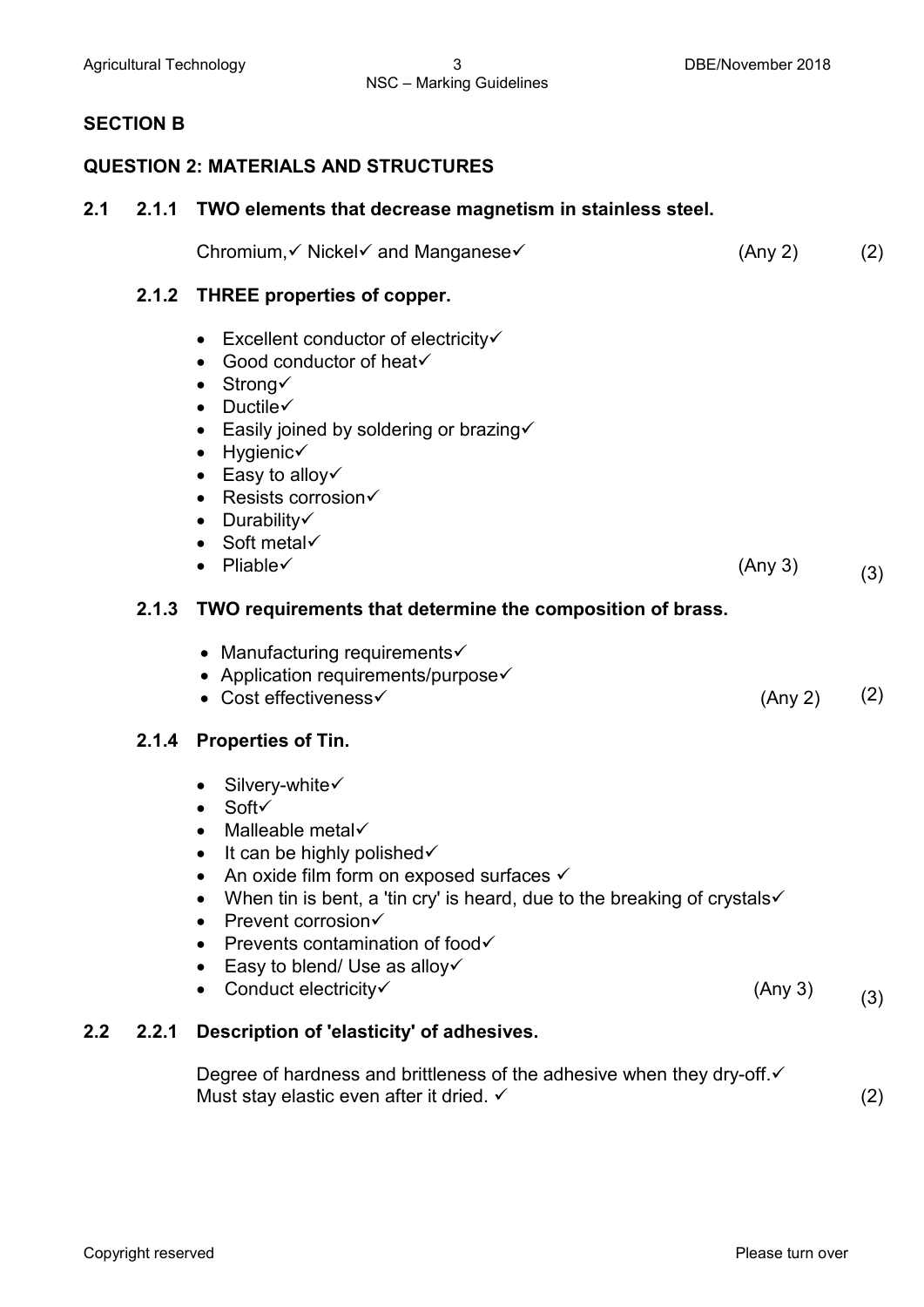# NSC – Marking Guidelines

# **2.2.2 THREE recommendations to improve the strength of an adhesive.**

- Apply a thin base coat if the surface is very porous  $\checkmark$
- Apply only a thin layer of adhesive $\checkmark$
- Apply adhesive to both surfaces $\checkmark$
- Avoid thick layer of adhesive on a joint $\checkmark$
- Avoid thick layer of adhesive on a joint $\checkmark$
- Surface must be clean $\checkmark$
- Make the surface rough  $\checkmark$
- Correct adhesive√
- Wait till dry before joining  $\checkmark$
- Correct kind of adhesive  $\checkmark$  (Any 3) (3)

# **2.3 THREE safety precautions which are applicable to glass fibre.**

- Catalyst and accelerator should always be stored separately.
- Remove all resin catalyst and accelerator from skin. $\checkmark$
- Wear hand gloves if skin is sensitive. $\checkmark$
- Glass fibre matting has small pieces of fibre that can penetrate the skin. $\checkmark$
- Use nose mask (avoid breathing in glass fibre)  $\checkmark$
- Use protective glasses (protect the eyes). $\checkmark$
- $\bullet$  Use acetone in a well-ventilated room. $\checkmark$
- Handle resin castings carefully, they are brittle and have sharp edges. $\checkmark$
- Wear overall/ protective clothing.  $\checkmark$  (Any 3) (3)

#### **2.4 THREE advantages of Vesconite.**

- Easy to fit and remove.  $\checkmark$
- Does not corrode and is non-conductive. $\checkmark$
- Will not wear shafts and liners like traditional materials. $\checkmark$
- Resistant to a wide range of materials. $\checkmark$
- Bearings will not seize on the axle $\checkmark$
- $\bullet$  Will not expand in water $\checkmark$
- Does not delaminate $\checkmark$
- $\bullet$  Low friction coefficient $\checkmark$
- Can be used without any lubrication $\checkmark$
- Low maintenance  $\times$  (Any 3) • Low maintenance  $(3)$

# **2.5 THREE substances that do not have an influence on a Teflon coating.**

- Asphalt
- Dyes
- Greases/oil√
- $\bullet$  Glue $\checkmark$
- Latex
- Lacquers $\checkmark$
- **Paints√**
- Acids/chemicals/water <del>V</del> (Any 3) (3)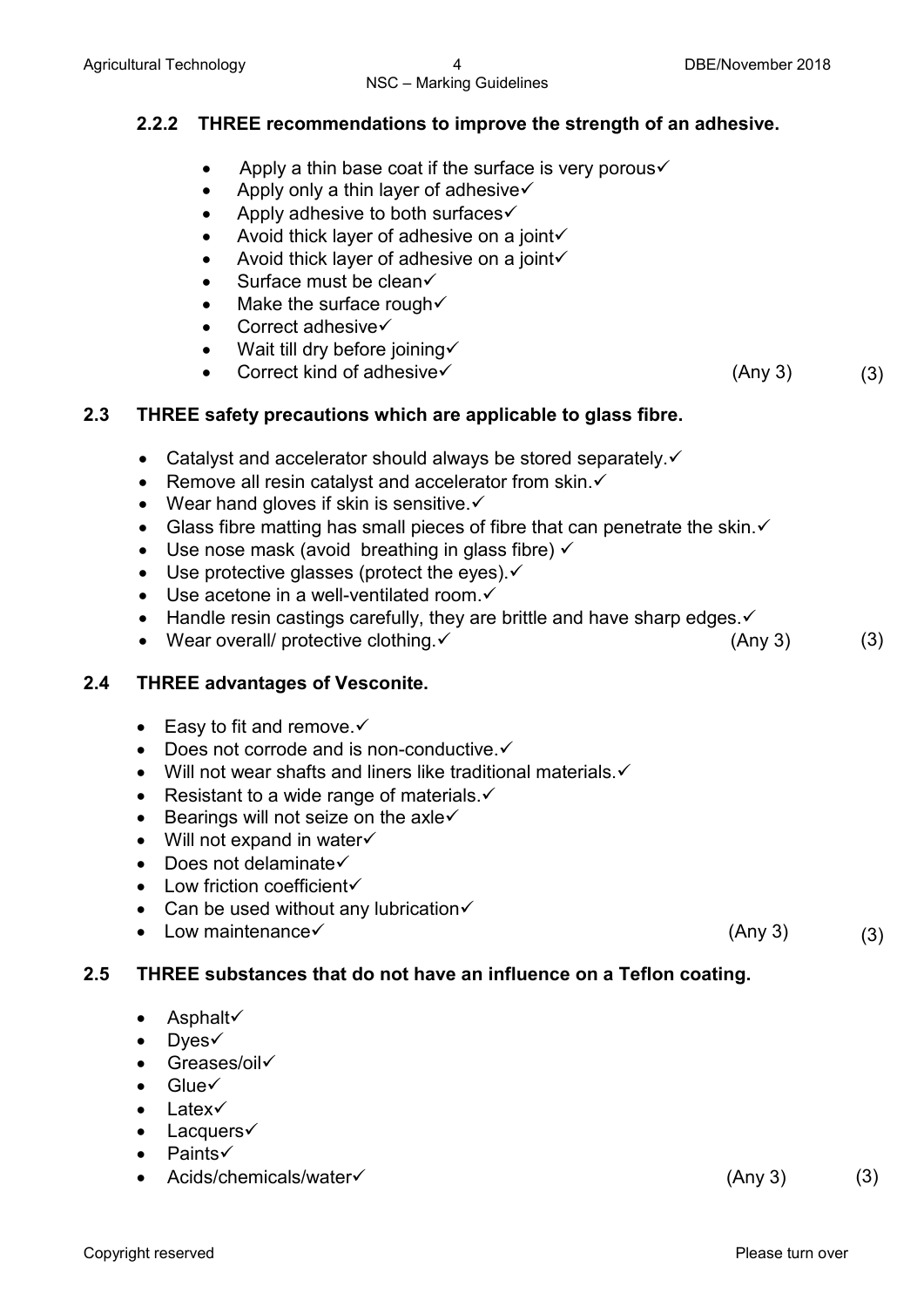# NSC – Marking Guidelines

# **2.6 THREE safety standards of insulation material used in buildings.**

- Must not be harmful or dangerous to people when inhaled or touched. $\checkmark$
- Should not burn easily. $\checkmark$
- Rodents and insects must not be able to eat it or build their nests in it. $\checkmark$
- Must not be heavy./Must be lightweight. $\checkmark$

 (Any 3) (3)

# **2.7 2.7.1 THREE causes of short circuit that appears on an electric fences.**

- Vegetation touching the fence $\checkmark$
- $\bullet$  Leakage $\checkmark$
- Faulty joints  $\checkmark$
- Broken wires√
- $\bullet$  Faulty insulators $\checkmark$
- Moist conditions
- People and animals $\checkmark$
- Lightning  $(3)$  (3)

# **2.7.2 Placing of safety signs on an electric fence.**

- Gates/doors√
- $\bullet$  Fence wire $\checkmark$
- $\bullet$  Fence poles $\checkmark$
- $\bullet$  Spacing $\checkmark$
- Where people came in contact with the fence  $\checkmark$  (Any 2) (2)

# **2.7.3 THREE functions of the covering material used on underground electric fence cables.**

- Protect cable against mechanical damage (tractors, spades, etc.) $\checkmark$
- $\bullet$  Protect from corrosion $\checkmark$
- Isolation
- Protect cable against water/moist $\checkmark$  (Any 3) (3)

**[35]**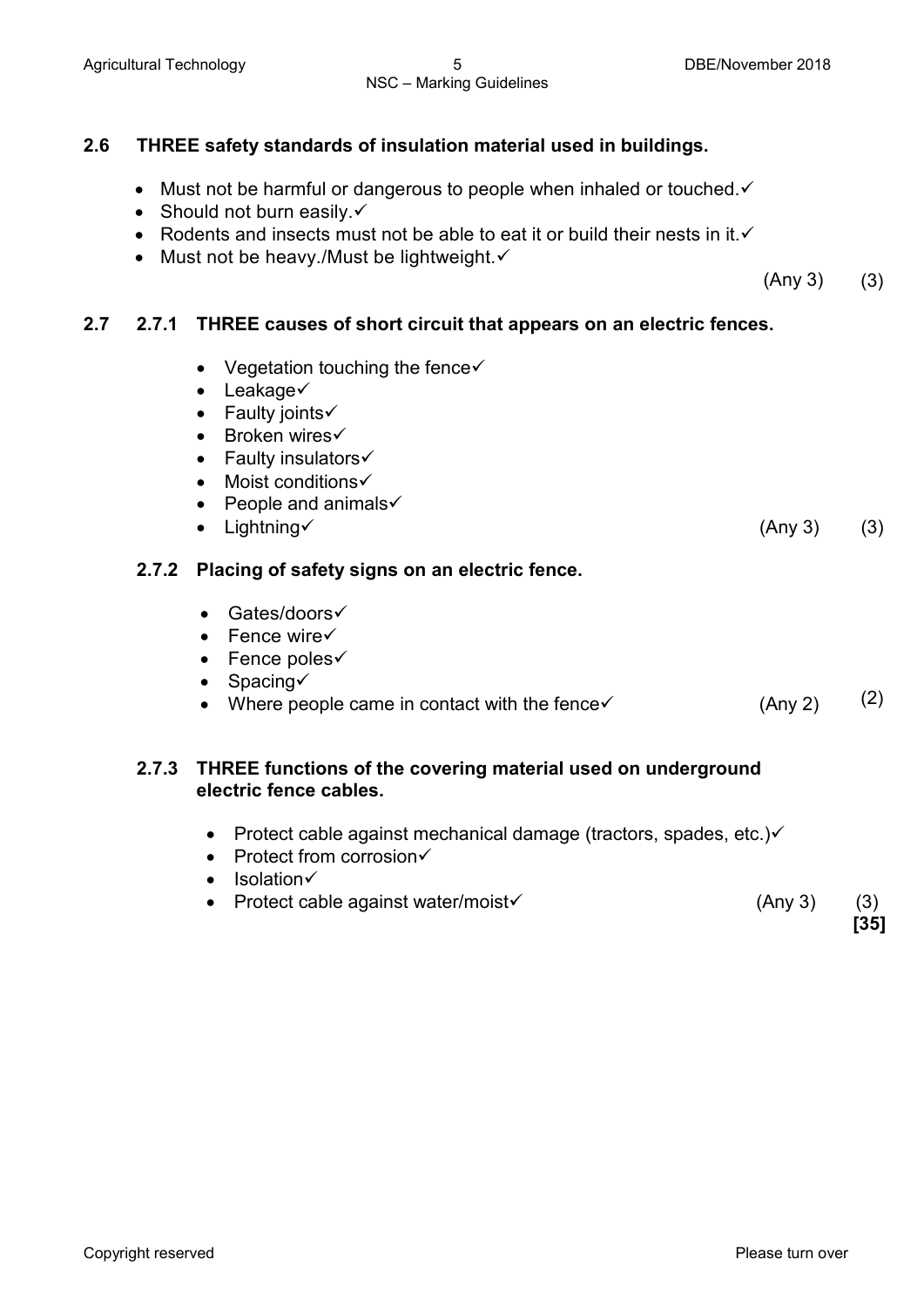#### **QUESTION 3: ENERGY**

# **3.1 3.1.1 Explanation of the requirements of a suitable location to install a wind turbine.**

- Wind turbines require a substantial wind speed to generate electricity efficiently. $\checkmark$
- The faster the wind, the more output in watts you can generate, but you cannot go over your turbines capacity.
- The location must be surrounded by open fields. $\checkmark$
- If there are any large hills or mountains close by, then the placement of wind turbines may not be your best option.
- If there is a forest or collection of trees nearby, then you cannot optimize wind energy. $\checkmark$
- Make sure your turbine is facing the most common wind direction. $\checkmark$
- Not close to overhead electric cables. $\checkmark$
- Not close to houses.  $\checkmark$  (Any 4) (4)

# **3.1.2 THREE advantages of wind energy.**

- Wind power has no fuel costs. $\checkmark$
- $\bullet$  Low or negligible costs for maintenance. $\checkmark$
- No carbon tax costs. $\checkmark$
- Natural gas and oil imports can be reduced. $\checkmark$
- Wind turbines are emissions-free, which means they do not contribute to air pollution  $\checkmark$
- Wind is a renewable energy source unlike fossil fuels, which are an exhaustible source of energy.
- As a result, large numbers of wind turbines could reduce dependence on other energy sources, providing a more dependable source of energy in the long term. ✓
- Wind energy is much cheaper than other sources of energy.  $\checkmark$
- Wind turbines are a great resource to generate energy in remote locations, such as mountain communities and remote countryside.
- Wind power has no clean-up costs, fossil fuels do. $\checkmark$

 $(Any 3)$   $(3)$ 

# **3.2 FOUR factors that will have a negative influence on the efficiency of a photo voltaic solar panel system.**

- The cell is not working to its full potential due to some electrons being lost. $\checkmark$
- When the electrons release heat; the panel also becomes warm, interfering with other aspects of the solar cells.
- Number of solar panels determines the efficiency of the system. $\checkmark$
- Expensive natural energy technologies produce more efficiently than cheaper ones.
- Obviously nearer the equator, you will receive a slightly better output with a given cell (location).
- Solar cells should always be facing the direction of the sun. $\checkmark$
- No objects blocking the sun's rays.  $\checkmark$
- Electrical short  $(4)$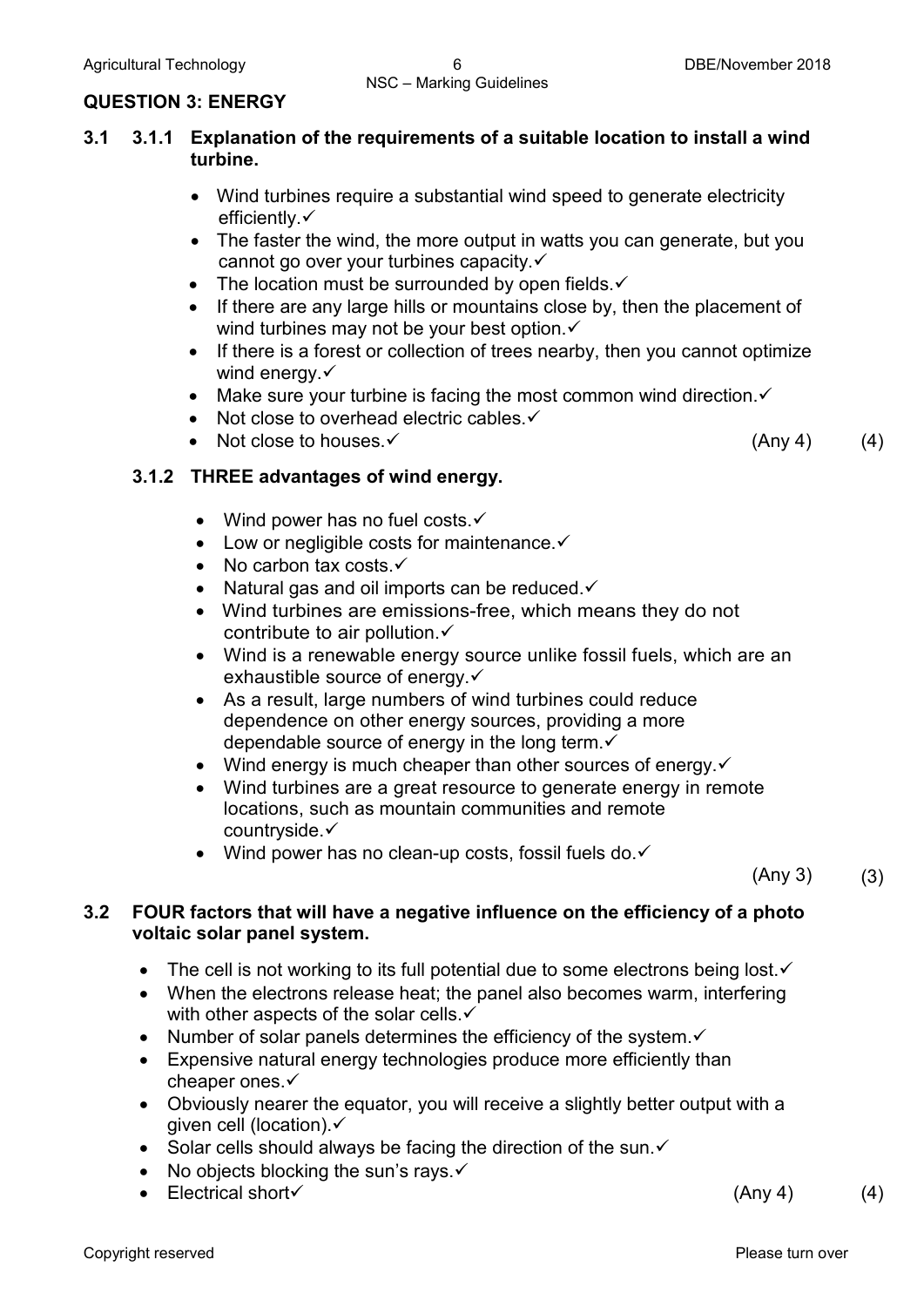# **3.3 TWO problems associated with the generation of geothermal energy.**

- You must not pump too much cold water into the earth, as this could cool your geothermal heat source.
- Geothermal power plants must be protected from escaping gases from deep within the earth.
- Location of the geothermal power plant. $\checkmark$
- Cost of generating electricity. $\checkmark$
- Water pollution $\checkmark$
- $\bullet$  Cost $\checkmark$
- Contamination of the water  $(2)$  (Any 2) (2)

# **3.4 The material that is suitable for manufacturing Biofuel and an explanation.**

Any plant matter or animal waste  $\checkmark$  that can combust.  $\checkmark$ 

# **3.5 TWO processes that are used in the manufacturing of ethanol.**

- $\bullet$  Fermentation $\checkmark$ • Distillation $\checkmark$  (2) **3.6 THREE advantages of methanol as an alternative fuel.**
	- $\bullet$  It offers lower exhaust emissions. $\checkmark$
	- Produces higher vehicle performance. $\checkmark$
	- $\bullet$  It can easily be made into hydrogen. $\checkmark$
	- Can be used in methanol direct fuel cells. $\checkmark$
	- Methanol has a lower risk of flammability than gasoline.  $\checkmark$  (Any 3) (3)

**[20]**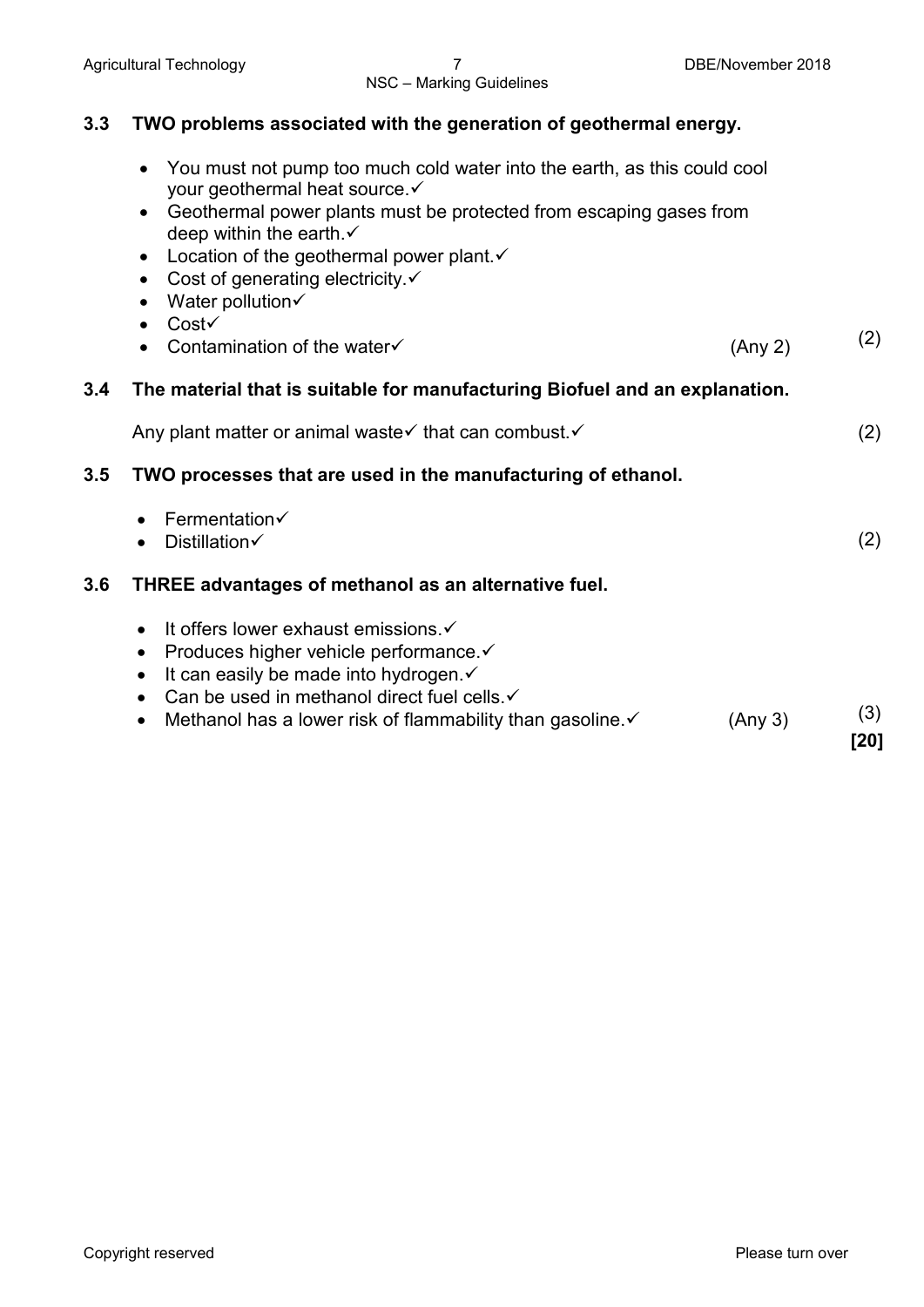(8)

# **QUESTION 4: SKILLS AND CONSTRUCTION PROCESSES**

#### 4.1 **Comparison of MIG-welding and Arc-welding under given headings.**

| <b>Criteria</b>                            | MIG-welding                         | Arc-welding                               |
|--------------------------------------------|-------------------------------------|-------------------------------------------|
| Welding speed.                             | Higher welding speed $\checkmark$   | Slower welding speed √                    |
| Forming of slag                            | No slag formed on welding           | Slag is formed on the welding             |
|                                            | run√                                | $run\checkmark$                           |
| Start-up cost                              | Higher initial $cost\checkmark$     | Lower initial cost √                      |
| Equipment<br>working in<br>windy condition | Cannot weld in windy<br>conditions√ | Can weld in windy conditions $\checkmark$ |

**4.2 4.2.1 Function of the MIG part.**

- This device adjusts the tension  $\checkmark$  on the welding wire.  $\checkmark$
- Wire Feeder  $\checkmark$  (Any 1) (2)

#### **4.2.2 FIVE safety measures that must be followed when welding with the MIG-welding machine.**

- Remove all materials that can catch fire. $\checkmark$
- Protect eyes by wearing a welding shield/screens. $\checkmark$
- Wear welding gloves to handle hot metal. $\checkmark$
- Wear leather/cotton apron for UV protection and heat. $\checkmark$
- Weld in well-ventilated area for fumes. $\checkmark$
- Prevent burns or sparks on the face by wearing a welding shield. $\checkmark$
- Do not wear open shoes. $\checkmark$
- Stand on rubber matt.  $\checkmark$  (Any 5) (5)
- **4.3 THREE different types of welding movements that can be used for arcwelding run and make a drawing of each welding figure.**

| Type of run           | <b>Figure</b> |
|-----------------------|---------------|
| Figure $8\checkmark$  |               |
| U-shape $\checkmark$  |               |
| Zigzag√               | Ζ.            |
| Triangle $\checkmark$ |               |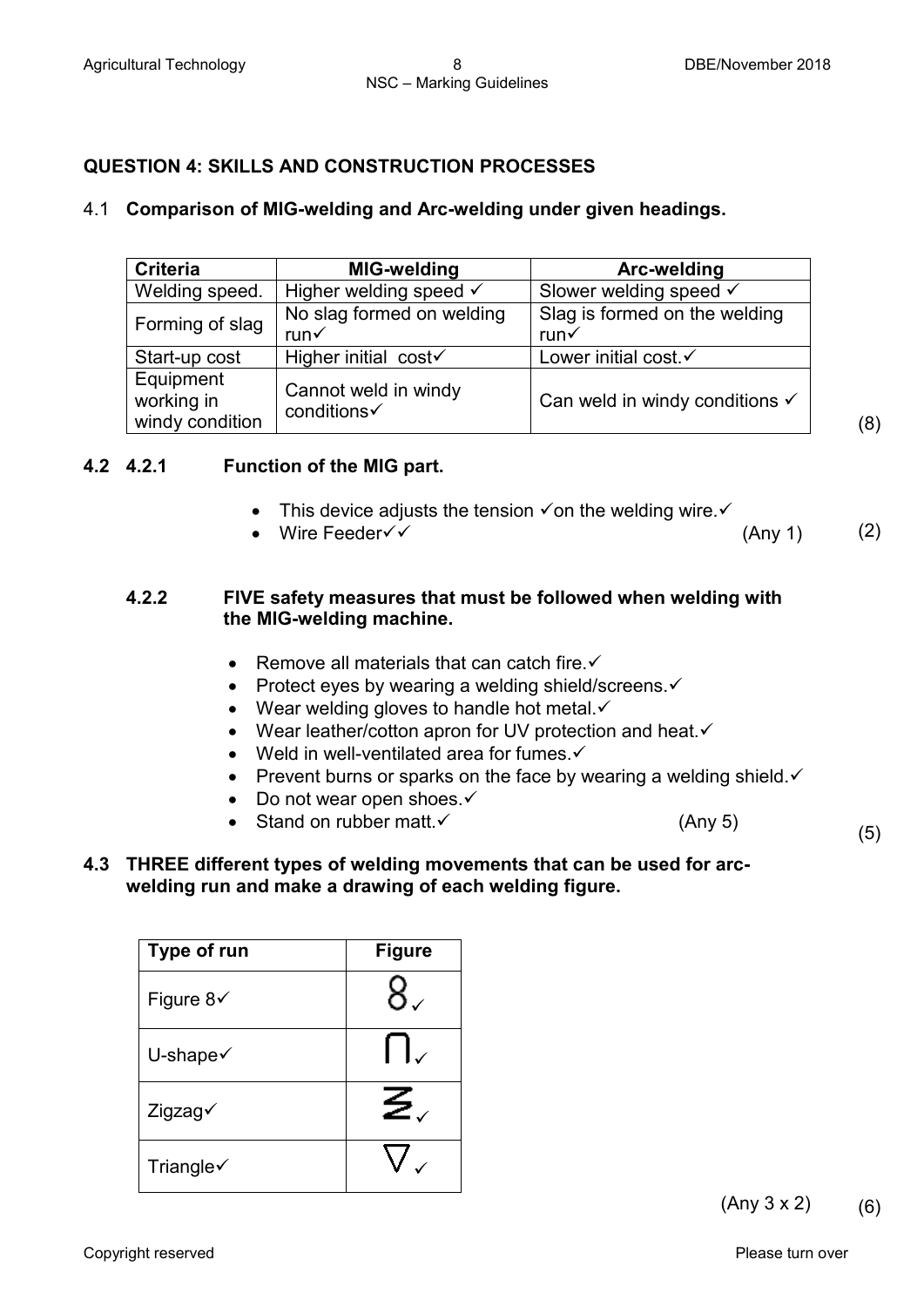#### **4.4 Description of the cutting process that must be followed to ensure a safe and clean cut when cutting a 10 mm steel plate with the oxy-acetylene cutting torch.**

- Set the required gas flow on the cylinders. $\checkmark$
- Set the oxy-acetylene torch according to the need. $\checkmark$
- $\bullet$  Heat the material up to red hot. $\checkmark$
- Press the oxygen lever to blow away the melted metal.  $\checkmark$  (4)

#### **4.5 Explanation of the influence that water/moisture has on the plasma cutter nozzle.**

Water entering the torch nozzle can cause a short circuit.  $\checkmark$  The short circuit causes damage to the nozzle because of the internal arcing that takes place. $\checkmark$ <br>Unevenness of the flame. $\checkmark$ Unevenness of the flame.  $\checkmark$  (Any 2) (2)

#### **4.6 Design of a cattle handling facility for 50 cattle consisting of one big holding kraal, three smaller kraals, a crush pen and functional gates.**

#### **MARKING INSTRUCTIONS:**

Effective design (one big kraal  $\checkmark$ , three smaller kraals  $\checkmark$  and a crush pen  $\checkmark$ ) Enough gates to facilitate the handling process. $\checkmark$ Placing/functionality of the gates.  $\checkmark$ Measurements/headings. Entrance gate. $\checkmark$ (3) (1) (2) (1) (1)

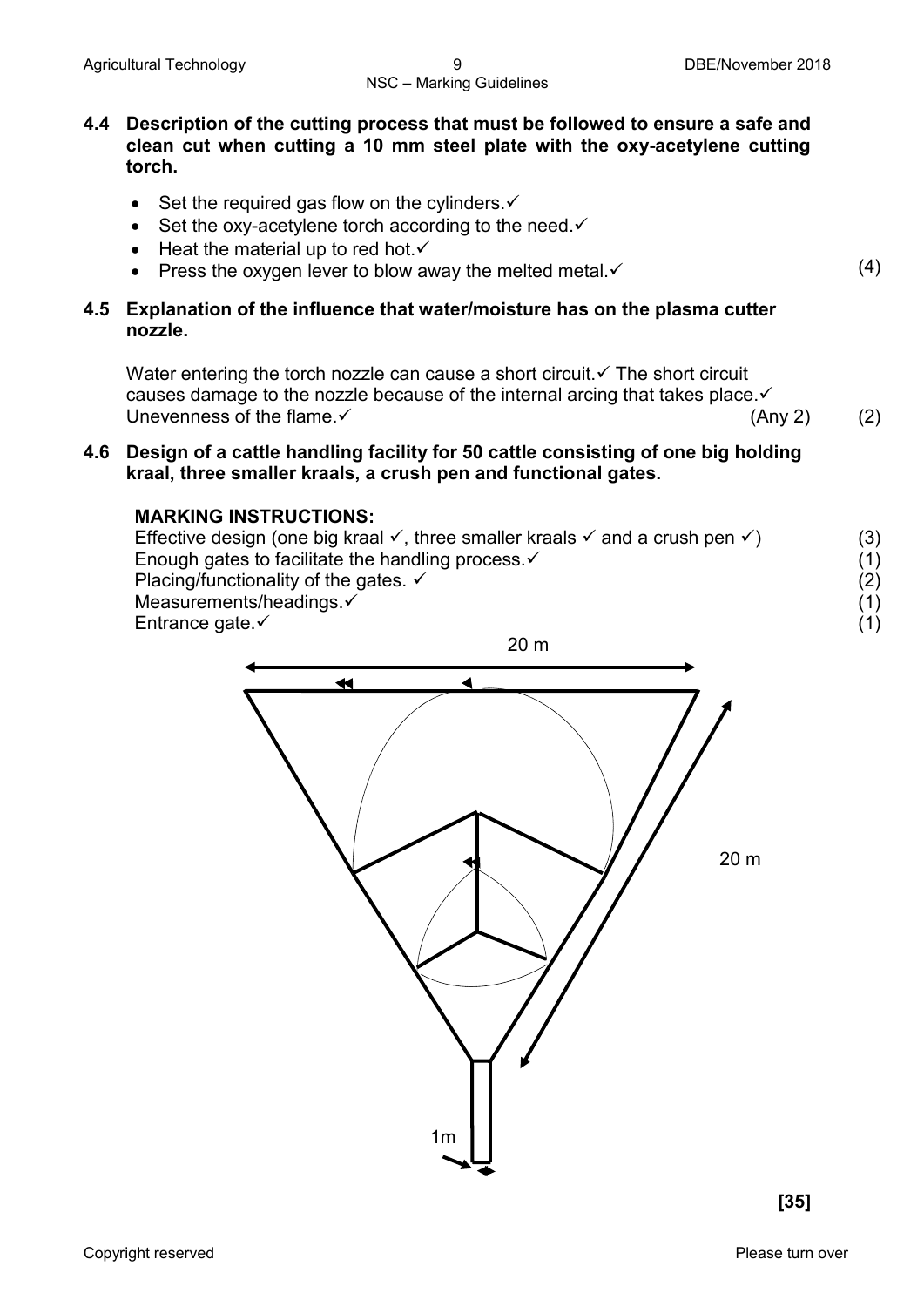# NSC – Marking Guidelines

#### **QUESTION 5: TOOLS, IMPLEMENTS AND EQUIPMENT**

#### **5.1 5.1.1 THREE factors with a short explanation of each that have an influence on the depth control system of a tractor.**

- Soil resistance:  $\checkmark$  On sandy soils the plough will go deeper. In hard soil the plough will not penetrate easily. $\checkmark$
- Forward speed of the tractor: $\checkmark$  When ploughing at high speed, the plough will not penetrate effectively.  $\checkmark$
- Ploughing depth: $\checkmark$  Soil will have a great influence on the plough when ploughing deep.  $\checkmark$  (6)

#### **5.1.2 THREE items on the tractor that the driver must inspect before starting the tractor.**

- $\bullet$  Fuel level $\checkmark$
- Water level $\checkmark$
- $\bullet$  Oil level  $\checkmark$
- Tyre pressure $\checkmark$
- Any liquid leaks $\check{\mathcal{O}}$  (Oil, water or fuel)
- Any repairs needed  $\checkmark$  (Electrical etc.)
- $\bullet$  Loose electrical wires $\checkmark$
- $\bullet$  Battery water level $\checkmark$
- All safety guards in position $\checkmark$
- Any parts of a tractor  $(3)$

#### **5.2 FIVE advantages of modern combine harvesters over manual harvesting methods.**

- Very quick way of harvesting the crop. $\checkmark$
- Very reliable method of harvesting. $\checkmark$
- $\bullet$  Economical. $\checkmark$
- Labour saving  $\checkmark$
- Accurate record keeping. $\checkmark$
- Computers do the whole harvesting processes with little input from the driver. ✓
- Single operation.  $\checkmark$  (5)

#### **5.3 FOUR requirements that safety screens on farm machinery must comply with.**

- Safeguard the equipment $\checkmark$
- $\bullet$  Safeguard the operator $\checkmark$
- Removed and replaced easily $\checkmark$
- Must appear neat $\checkmark$
- Must be properly installed. (not loosened while in motion) $\checkmark$
- Weight saving  $\checkmark$  (light)
- Keep out all undesired material $\checkmark$
- Strong $\checkmark$
- Not broken $\checkmark$
- Safety signs on screens. (Any 4) (4)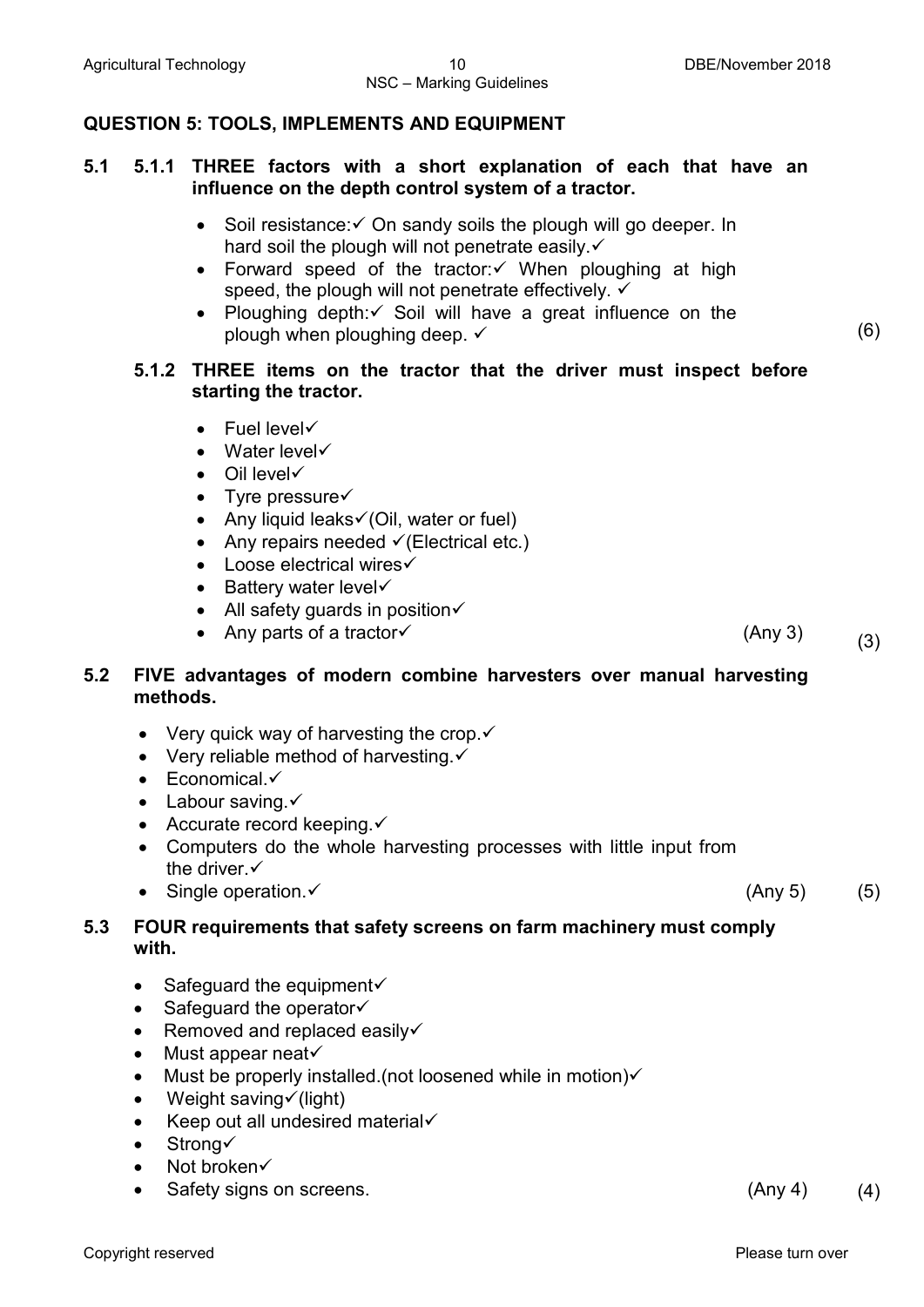| 5.4 | The device (A or B) that will be found in a ripper to protect the teeth<br>5.4.1<br>from braking when it gets stuck behind a rock or plant root. |                                                                                                                                                                                                                                                                           |     |
|-----|--------------------------------------------------------------------------------------------------------------------------------------------------|---------------------------------------------------------------------------------------------------------------------------------------------------------------------------------------------------------------------------------------------------------------------------|-----|
|     |                                                                                                                                                  | $A\checkmark$                                                                                                                                                                                                                                                             | (1) |
|     | 5.4.2                                                                                                                                            | THREE functions of the slip clutch found in the drive mechanism of<br>a baler.                                                                                                                                                                                            |     |
|     |                                                                                                                                                  | Prevent heavy objects from being taken into the baler. ✓<br>Protect the pick-up if it is impeded by anything. v<br>$\bullet$<br>Protect the auger if it becomes overloaded. ✓<br>$\bullet$<br>Moving parts are protected. V<br>(Any 3)                                    | (3) |
|     | 5.4.3                                                                                                                                            | The device, in diagram B, that enables the driveshaft connected to<br>the slip clutch to work at an angle.                                                                                                                                                                |     |
|     |                                                                                                                                                  | Universal joint<br>U coupling $\checkmark$                                                                                                                                                                                                                                | (1) |
| 5.5 | FIVE factors that must be taken into consideration when planning the<br>purchase of a new tractor.                                               |                                                                                                                                                                                                                                                                           |     |
|     | $\bullet$<br>$\bullet$<br>$\bullet$<br>$\bullet$<br>$\bullet$<br>$\bullet$<br>$\bullet$<br>$\bullet$<br>$\bullet$                                | Driving power<br>Local availability of parts and service√<br>Rigidity of construction√<br>Simplicity of control mechanisms√<br>Driver comfort√<br>Versatility√<br>Proven reliability and durability√<br>Type of drive necessary√<br>Cost/Price of the tractor√<br>(Any 5) | (5) |
| 5.6 |                                                                                                                                                  | Comparison between the V-belt and flat belt's under the headings that                                                                                                                                                                                                     |     |

# **5.6 Comparison between the V-belt and flat belt`s under the headings that are given.**

| <b>Headings</b>    | <b>V-Belt</b>                   | <b>Flat belt</b>      |
|--------------------|---------------------------------|-----------------------|
| Easy to of install | Difficult to install√           | Easy to install√      |
| Used over long     | Not manufactured to run         | Can run over long     |
| distance           | over long distance√             | distance√             |
| Lengthened or      | Length cannot be changed√       | Easily lengthened and |
| shortened          |                                 | shortened√            |
| Slip under         | Do not easily slip $\checkmark$ | Pulleys do slip√      |
| tension            |                                 |                       |

(8)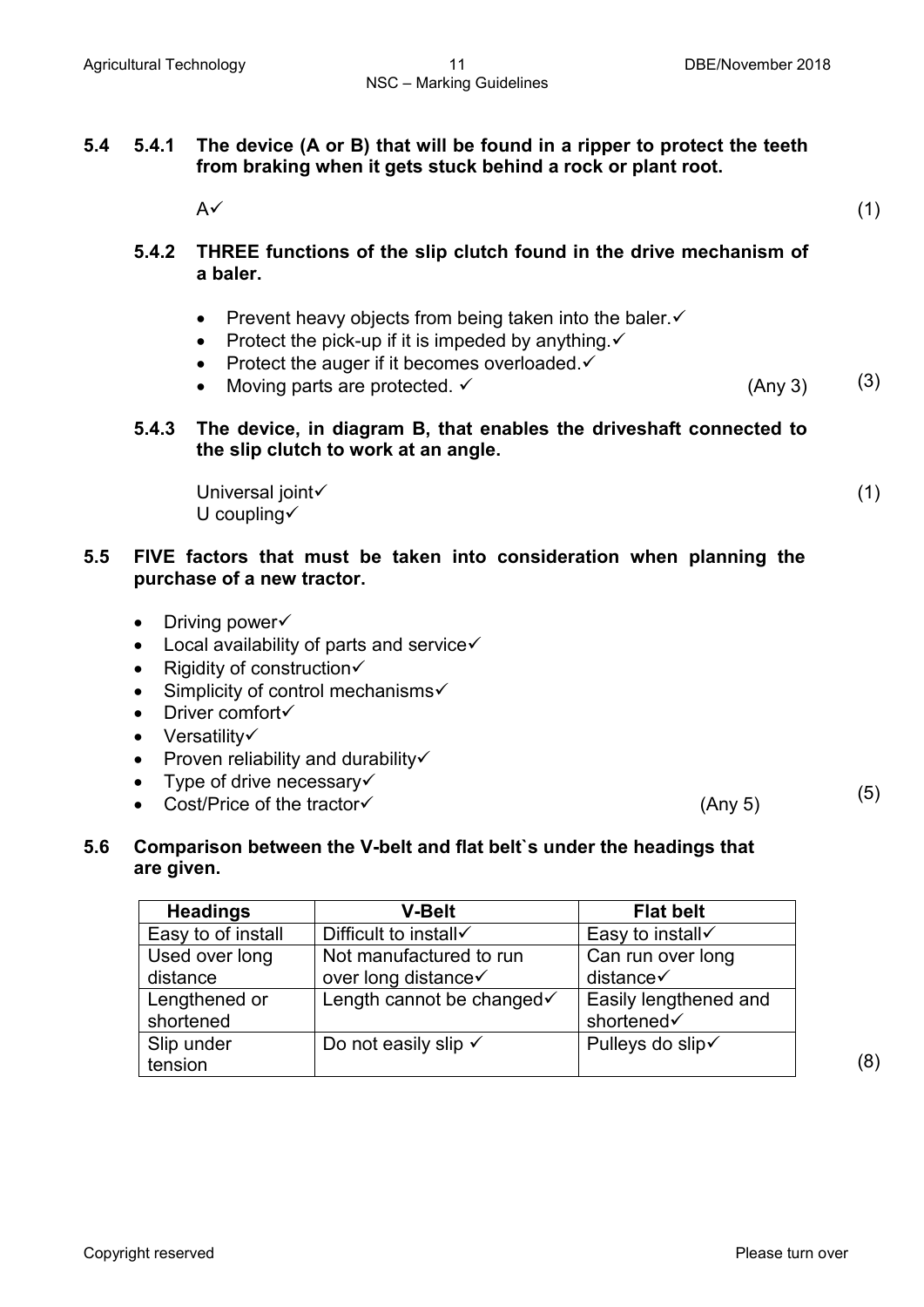**[40]**

#### **5.7 The effect that the presence of air has on the working of a hydraulic system.**

The air is compressible  $\checkmark$  that will lead to higher pressure in the hydraulic system and can cause pipes to burst. The piston on the receiving side will not react as required because there is no direct pressure. The system will shudder√ (4)

#### **QUESTION 6: WATER MANAGEMENT**

# 6.1 **THREE advantages of system A over system B.**

- This system is less expensive to install  $\checkmark$
- $\bullet$  It consists of sections that can be easily disconnected. $\checkmark$
- They are used for small or square shaped fields. $\checkmark$
- Less crop damage. $\checkmark$
- No electricity needed. $\checkmark$
- Can easily been moved to another land.  $(3)$

# **6.2 THREE sources that a 'Smart Controller' uses to determine local weather conditions.**

- $\bullet$  Soil sensor $\checkmark$
- Rain sensors
- Satellite feed  $\checkmark$
- $\bullet$  weather station $\checkmark$
- Internet/Wi-Fi $\checkmark$
- $\bullet$  Evaporation pan $\checkmark$
- Radar
- Moist sensors  $\checkmark$  (Any 3) (3)

#### **6.3 Recommendation to a farmer on to consider before choosing a type of irrigation system for a piece of land.**

- The size of the area to be irrigated.  $\checkmark$
- The shape of the land. $\checkmark$
- Obstructions, such as trees or rocks. $\checkmark$
- How deep the soil needs to be watered. $\checkmark$
- $\bullet$  How much time and effort is available to use the system. $\checkmark$
- Type of crop under cultivation.  $\checkmark$
- Cost  $\checkmark$
- $\frac{1}{2}$  Amount of water available  $\checkmark$  (3)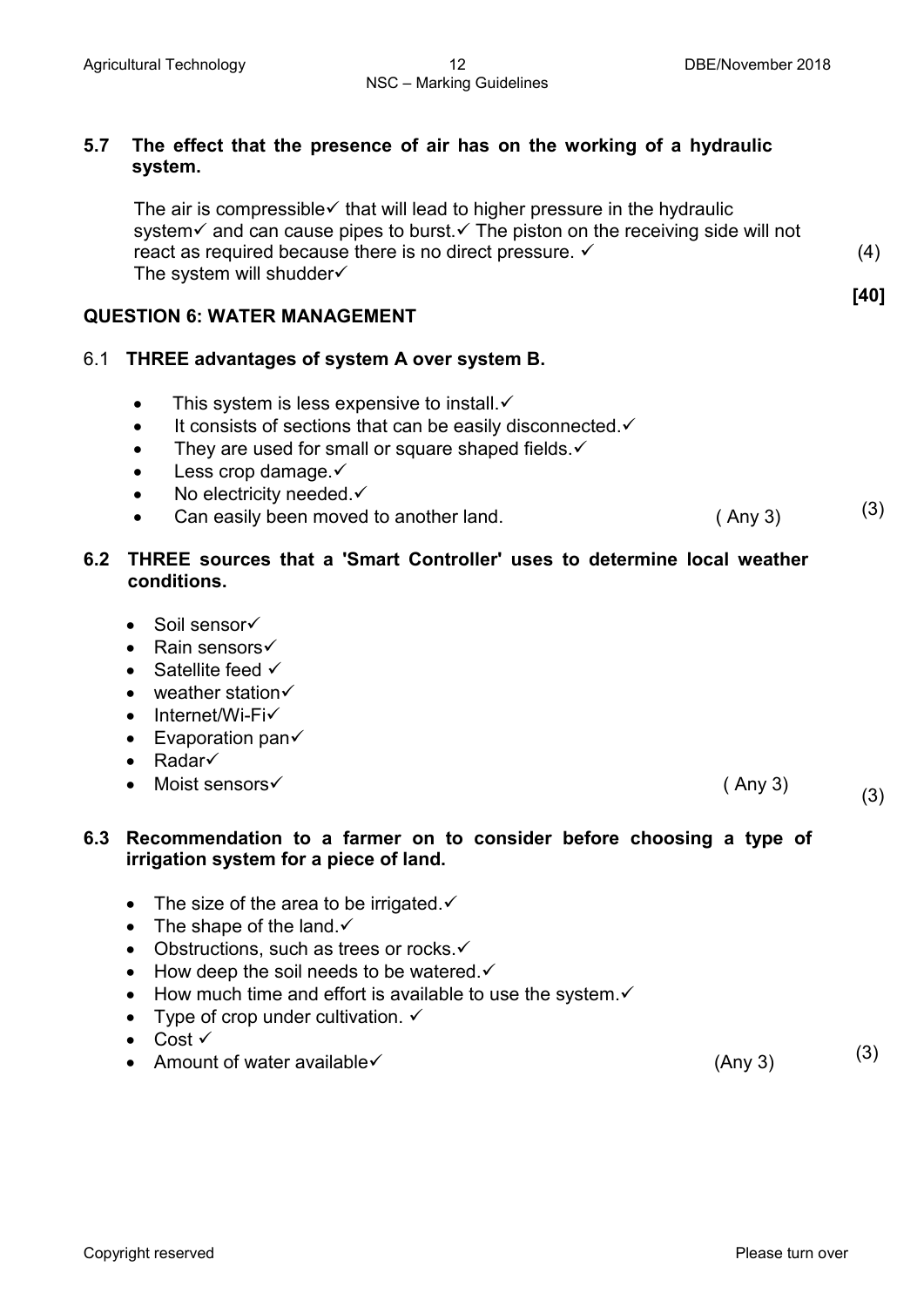# **6.4 THREE instances where flood irrigation would be preferred over sprinkler irrigation.**

- When water supply is of abundance.  $\checkmark$
- Surface gradient cannot lead to erosion. $\checkmark$
- $\bullet$  Infiltration tempo is constant.
- Where soil has good water absorption. $\checkmark$
- Landscape has a suitable slope. $\checkmark$
- Initial setup cost is low. $\checkmark$
- $\bullet$  Finance available $\checkmark$
- This results to a non-consistent river  $(3)$  (Any 3) (3)

#### **6.5 6.5.1 The mistakes in the design drawing of a septic tank.**

- Inlet must be higher than the wall.  $\checkmark$
- Outlet must be lower than the wall. Make the wall higher  $\checkmark$  (2)

# **6.5.2 THREE items that must NOT be flushed down a septic tank drainage system.**

- Plastics or non-degradable materials
- Cigarette buds, rags etc. should get into the tank $\checkmark$
- Disinfectants should be used  $\checkmark$
- Paper or sanitary towels that does not dissolve easily  $\checkmark$
- Bleaches
- Oils or fatty substances $\checkmark$
- Drain openers $\checkmark$

 $(\text{Any } 3)$  (3)

# **6.5.3 What will happen in a septic tank drainage system if the bacteria are destroyed?**

- The system will simply act as a holding tank for waste. $\checkmark$
- It will fill up with waste. $\checkmark$
- Natural decomposition will not occur. $\checkmark$

 $(\text{Any } 2)$  (2)

# **6.6 TWO factors that will determine the cleaning of a septic tank.**

- The amount of waste water that goes through the system each day. $\checkmark$
- The amount of excess fats, rinds and other similar garbage in the drain. $\checkmark$
- Working of the bacteria. $\checkmark$
- Seize of the tank  $\checkmark$  (2)